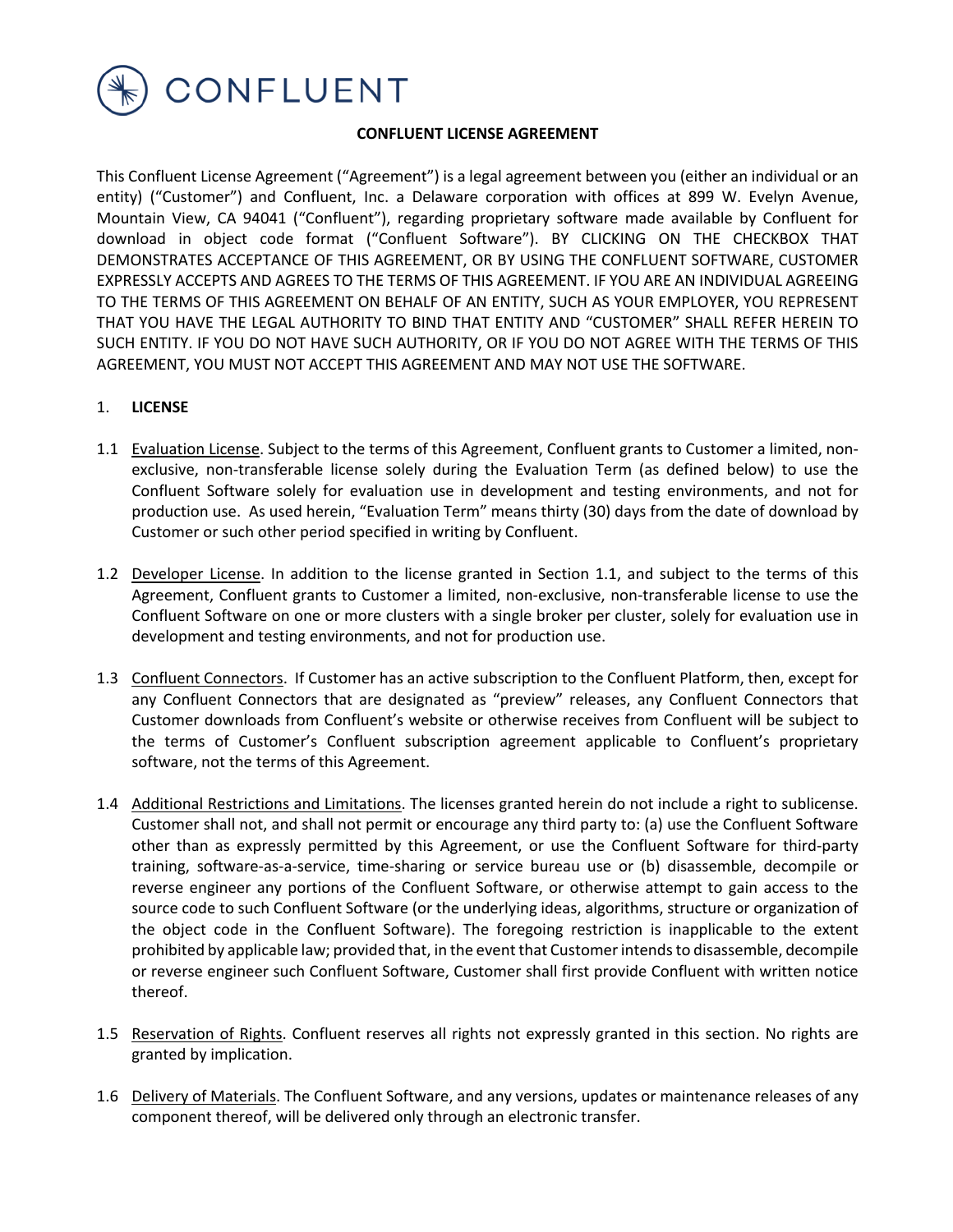- 1.7 Support and Maintenance. Confluent is not obligated to provide maintenance and support services for the Confluent Software licensed under this Agreement. In the event that Confluent, in its sole discretion, elects to make available to Customer any updates or maintenance releases of the Confluent Software, such updates or maintenance releases shall be deemed Confluent Software under this Agreement.
- 1.8 Preview Releases. Confluent may make available for download a preview release or beta version of Confluent Software, and Customer may elect to use such preview release at its sole discretion. Preview releases are intended for evaluation use in development and testing environments only, and not for production use. Confluent may discontinue providing preview releases of the Confluent Software at any time in Confluent's sole discretion. Confluent is undertaking no obligation to release a generally available version of a preview release or any specific feature thereof. If Customer provides Confluent any suggestions, enhancement requests, recommendations, or other feedback regarding preview releases ("Feedback"), Confluent may freely use and incorporate into Confluent's products and services any such Feedback. Feedback shall be considered Confidential Information, regardless of whether marked as such.
- 2. **USER AND PERFORMANCE DATA**. Confluent may from time to time use and process data about Customer's use of the Confluent Software and Third Party Software for the purposes of creating statistics and analytics data. Confluent may use such data for its own business purposes, including to maintain and improve the Confluent Software, Third Party Software and other services and to monitor and analyse its activities in connection with the performance of such services. Customer acknowledges that certain features of the Confluent Software and Third Party Software are configured to collect and report telemetry data to Confluent as more particularly described in *More Information Regarding Confluent Data Collection* at https://www.confluent.io/moreinformation/. Customer may choose to disable transmission of this data to Confluent at any time. Confluent will use user data in accordance with Confluent's Privacy Policy located at https://www.confluent.io/privacy/ subject, as applicable, to the Standard Contractual Clauses for Controllers as approved by the European Commission and available at http://eurlex.europa.eu/legal-content/EN/TXT/?uri=CELEX%3A32004D0915 (as amended, superseded or updated from time to time), which are incorporated by reference in, and form an integral part of, this Agreement.
- 3. **OWNERSHIP**. Customer acknowledges that Confluent or its licensors retain all proprietary rights, title and interest, including all intellectual property rights, in and to the Confluent Software and any changes, corrections, bug fixes, enhancements, updates and other modifications thereto (collectively, "Modifications"), and as between the parties all such rights shall vest in Confluent. Customer acknowledges that the licenses granted in Section 1 do not include the right to prepare any Modifications of the Confluent Software.

### 4. **CONFIDENTIALITY**

4.1 Nondisclosure and Limited Use. Each party shall retain in confidence the non-public information and know-how disclosed or made available by the other party pursuant to this Agreement which is either designated in writing as proprietary and/or confidential, if disclosed in writing, or if disclosed orally, is designated in writing (which may be via email) as confidential within thirty (30) days of the oral disclosure or should reasonably be understood to be confidential by the recipient (the "Confidential Information"). The Confluent Software, Modifications, and the terms and conditions of this Agreement shall be Confluent's Confidential Information. Each party agrees to: (a) maintain the confidentiality of the other party's Confidential Information; (b) refrain from using the other party's Confidential Information except for the purpose of performing its obligations under this Agreement; and (c) not disclose such Confidential Information to any third party except to employees and subcontractors as is reasonably required in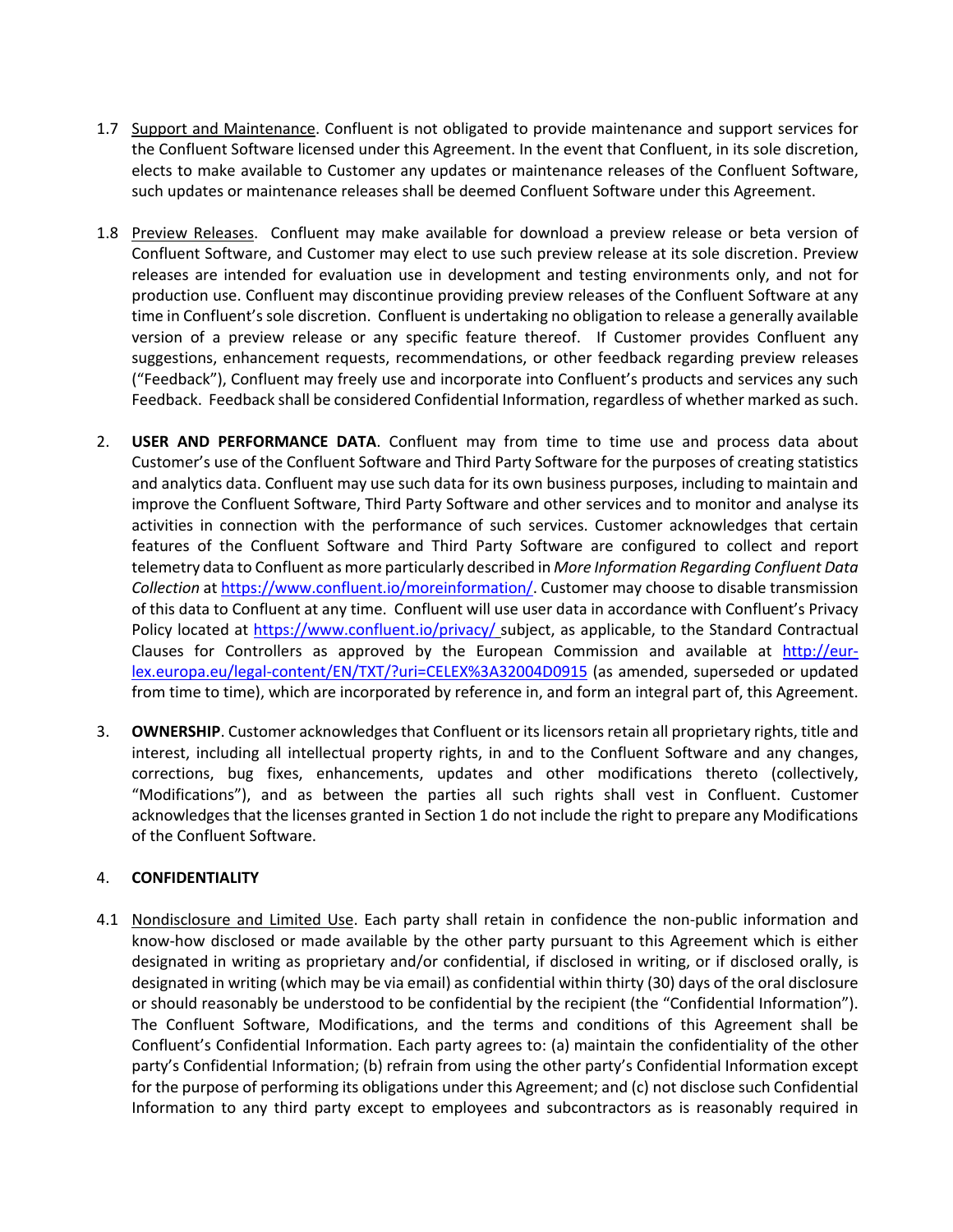connection with the exercise of its rights and obligations under this Agreement (and only subject to binding written use and disclosure restrictions at least as protective as those set forth herein). Each party shall immediately notify the other party of any unauthorized disclosure or use of any Confidential Information and assist the other party in remedying such unauthorized use or disclosure by taking such steps as are reasonably requested by such other party. The foregoing obligations will not apply to Confidential Information of the other party which is: (i) already publicly known without breach of this Agreement; (ii) discovered or created by the receiving party without use of, or reference to, the Confidential Information of the disclosing party, as shown in records of the receiving party; (iii) otherwise known to the receiving party through no wrongful conduct of the receiving party, or (iv) required to be disclosed by law or court order; provided that the receiving party shall provide prompt notice thereof and reasonable assistance to the disclosing party to enable the disclosing party to seek a protective order or otherwise prevent or restrict such disclosure. Moreover, either party hereto may disclose any Confidential Information hereunder to such party's agents, attorneys and other representatives (and only subject to confidentiality obligations at least as protective as those set forth herein) or any court of competent jurisdiction as reasonably required to resolve any dispute between the parties hereto.

4.2 Remedies. Any breach or threatened breach of this Section may cause irreparable injury to the disclosing party and, in addition to any other remedies that may be available, in law, in equity or otherwise, the disclosing party shall be entitled to seek injunctive relief against the threatened breach of this Agreement or the continuation of any such breach by the receiving party, without the necessity of proving actual damages or posting any bond, in addition to any other rights or remedies provided by law.

## 5. **DISCLAIMER OF WARRANTIES AND LIMITATION OF LIABILITY**

- 5.1 Disclaimer of Any Warranties. CONFLUENT MAKES NO WARRANTIES, EXPRESS, IMPLIED, STATUTORY, OR OTHERWISE, WITH RESPECT TO THE CONFLUENT SOFTWARE OR ANY OTHER MATERIALS PROVIDED HEREUNDER. CONFLUENT SPECIFICALLY DISCLAIMS ALL OTHER WARRANTIES, EXPRESS AND IMPLIED, INCLUDING WITHOUT LIMITATION THE IMPLIED WARRANTIES OF MERCHANTABILITY, FITNESS FOR A PARTICULAR PURPOSE AND NONINFRINGEMENT AND THOSE ARISING FROM A COURSE OF DEALING OR USAGE OR TRADE, AND ALL SUCH WARRANTIES ARE HEREBY EXCLUDED TO THE FULLEST EXTENT PERMITTED BY LAW. THE CONFLUENT SOFTWARE IS PROVIDED ON AN "AS IS" AND "AS AVAILABLE" BASIS.
- 5.2 Limitation of Liability**.** IN NO EVENT SHALL CONFLUENT'S LIABILITY ARISING UNDER THIS AGREEMENT EXCEED \$500. CONFLUENT WILL NOT BE LIABLE TO CUSTOMER FOR ANY CONSEQUENTIAL, INCIDENTAL, SPECIAL, INDIRECT, PUNITIVE OR EXEMPLARY DAMAGES, INCLUDING WITHOUT LIMITATION LOST PROFITS, BUSINESS, CONTRACTS, REVENUE, GOODWILL, PRODUCTION, ANTICIPATED SAVINGS, LOSS OF DATA, OR COSTS OF PROCUREMENT OF SUBSTITUTE GOODS OR SERVICES, OR FOR ANY CLAIM OR DEMAND BY ANY OTHER PARTY, HOWEVER CAUSED AND (TO THE FULLEST EXTENT PERMITTED BY LAW) UNDER ANY THEORY OF LIABILITY (INCLUDING NEGLIGENCE) EVEN IF CONFLUENT HAS BEEN ADVISED OF THE POSSIBILITY OF SUCH DAMAGES. CUSTOMER ACKNOWLEDGES THAT THESE LIMITATIONS SHALL APPLY NOTWITHSTANDING ANY FAILURE OF ESSENTIAL PURPOSE OF ANY LIMITED REMEDY.

### 6. **TERM AND TERMINATION**

6.1 Term. Unless earlier terminated as provided in this Section, this Agreement and the license granted hereunder will be effective as of the Effective Date and will immediately terminate if Customer breaches Section 1 of this Agreement, regardless of whether Confluent notifies Customer of such termination.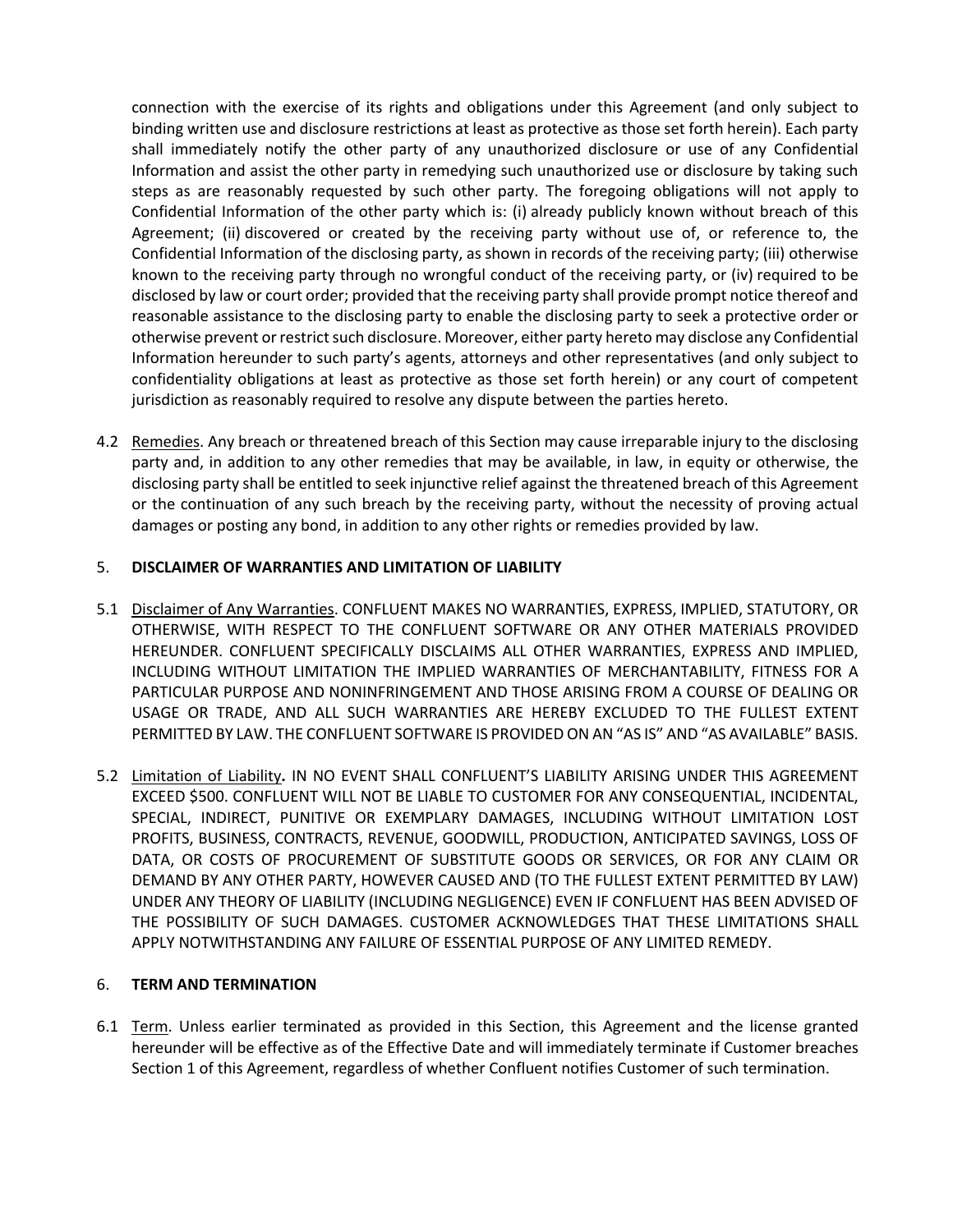- 6.2 Termination. Either party shall have the right to terminate this Agreement and the license granted herein upon written notice in the event the other party fails to perform or observe any material term or condition of this Agreement and such default has not been cured no later than ten (10) days after written notice of such default to the other party. Confluent may also terminate this Agreement immediately if the Customer: (a) terminates or suspends its business; (b) becomes subject to any bankruptcy or insolvency proceeding under Federal or state statute; (c) becomes insolvent or subject to direct control by a trustee, receiver or similar authority; or (d) has wound up or liquidated, voluntarily or otherwise.
- 6.3 Effect of Termination. The provisions of this Agreement that by their nature extend beyond the termination of this Agreement will survive termination. All of Customer's rights in the Confluent Software will terminate immediately upon termination of this Agreement. No later than five (5) days after termination of this Agreement, Customer shall return to Confluent or, upon Confluent's request, destroy or render inaccessible, at Customer's sole expense, all Confidential Information of Confluent and materials containing any Confidential Information of Confluent, and discontinue use of and uninstall the Confluent Software, including all copies thereof. Nothing contained herein shall limit any other remedies that Confluent may have for the default of Customer under this Agreement nor relieve Customer of any of its obligations incurred prior to such termination.

# 7. **MISCELLANEOUS**

- 7.1 Assignment. Customer shall not assign or otherwise transfer this Agreement or any rights or obligations hereunder, in whole or in part, whether by operation of law or otherwise, to any third party without Confluent's prior written consent. Any purported transfer, assignment or delegation without such prior written consent will be null and void and of no force or effect. Confluent shall have the right to assign this Agreement to any successor to its business or assets to which this Agreement relates, whether by merger, sale of assets, sale of stock, reorganization or otherwise. Subject to this Section, this Agreement shall be binding upon and inure to the benefit of the parties hereto, and their respective successors and permitted assigns.
- 7.2 Entire Agreement; Modification; Waiver. This Agreement represents the entire agreement between the parties, and supersedes all prior agreements and understandings, written or oral, with respect to the matters covered by this Agreement, and is not intended to confer upon any third party any rights or remedies hereunder. Customer acknowledges that it has not entered in this Agreement based on any representations other than those contained herein. No modification of or amendment to this Agreement, nor any waiver of any rights under this Agreement, shall be effective unless in writing and signed by both parties. The waiver of one breach or default or any delay in exercising any rights shall not constitute a waiver of any subsequent breach or default.
- 7.3 Third Party Software. Confluent also makes available certain third party open source software as identified at http://www.confluent.io/third\_party\_software ("Third Party Software"). The Third Party Software shall be subject to the applicable open source license(s) and not this Agreement, and is provided by Confluent at no charge. To the extent the terms of open source licenses applicable to Third Party Software prohibit any of the restrictions in this Agreement, such restrictions will not apply to such Third Party Software. To the extent the terms of open source licenses applicable to Third Party Software require Confluent to make an offer to provide source code or related information in connection with the Third Party Software, such offer is made.
- 7.4 Governing Law. This Agreement shall in all respects be governed by the laws of the State of California without reference to its principles of conflicts of laws. The parties hereby agree that all disputes arising